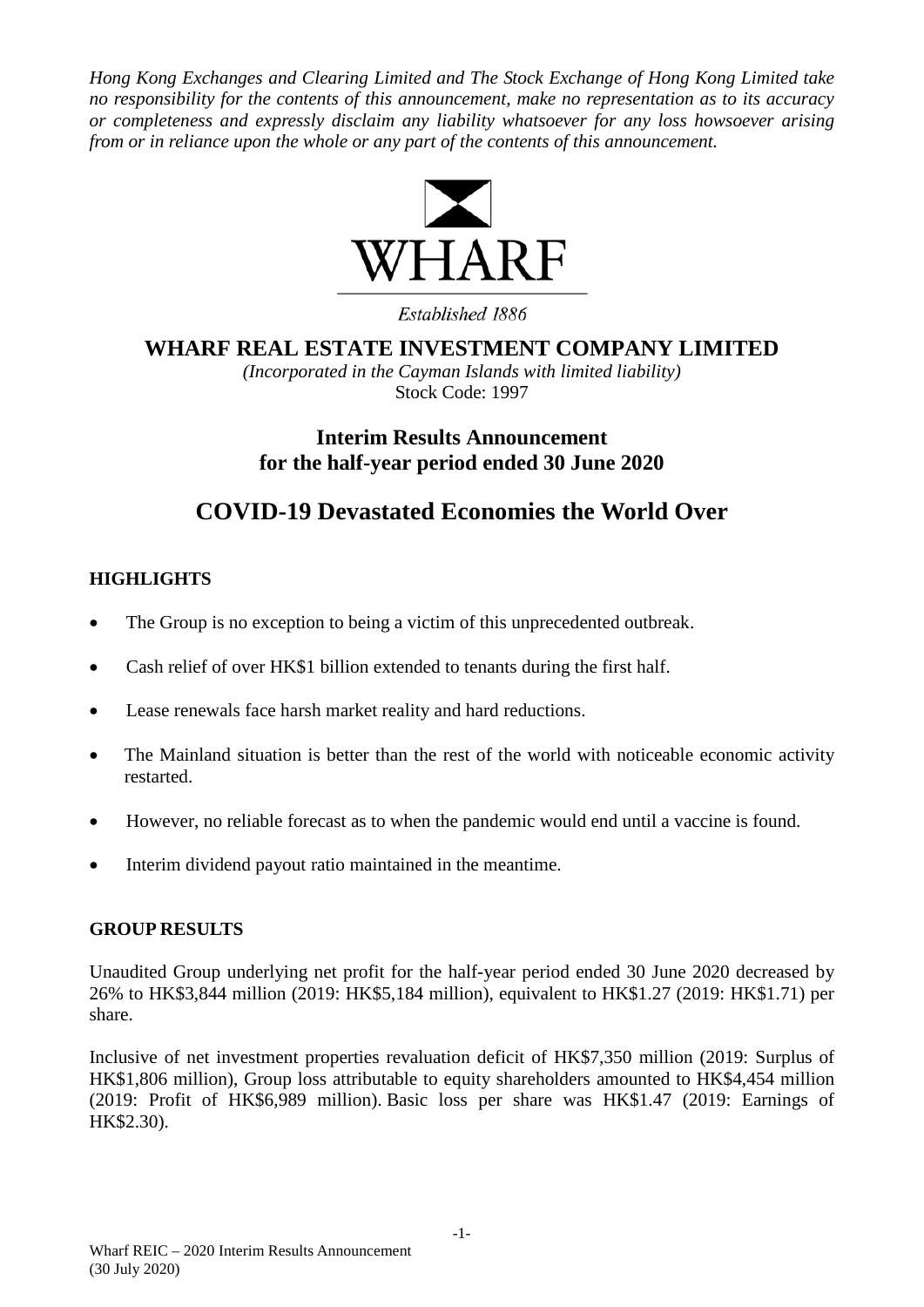#### **INTERIM DIVIDEND**

An interim dividend of HK\$0.78 (2019: HK\$1.10) per share will be paid on 2 September 2020 to Shareholders on record as at 6:00 p.m. on 18 August 2020. The distribution will amount to HK\$2,368 million (2019: HK\$3,340 million), representing 65% of underlying net profit from investment properties and hotels in Hong Kong.

#### **BUSINESS REVIEW**

Hong Kong has been gripped by unprecedented crises for over a year. A double jeopardy starting in mid-2019 with the prolonged local unrest, this was compounded by the massive COVID-19 outbreak since early 2020. Domestic consumption has been dampened under social distancing rules, save for the May/June rebound when zero new cases were reported for a welcoming span of time and when our extensive marketing programmes boosted strong activities in our malls.

The hospitality sector bore the brunt with hotel occupancy rates plunging to single digits. Retailers' sales were under unprecedented pressure here and the world over. Office leasing also slowed considerably as corporates re-evaluated expansion plans and implemented cost-cutting measures.

Over HK\$1 billion of cash rent relief has been extended to retail tenants and more has been invested in marketing programmes to stimulate shoppers' footfall and consumption.

With the pandemic hitting every aspect of the Group's businesses hard, revenue declined by 20% while operating profit and underlying net profit both declined by 26%.

In addition, a significant unrealised deficit on revaluation of the Group's investment properties ("IP") and a significant impairment provision on the Group's hotels were also included. These collectively led to a loss attributable to equity shareholders of HK\$4,454 million, compared to a profit of HK\$6,989 million in 2019 for a reversal of nearly HK\$11.5 billion.

It is not clear how soon this unprecedented pandemic may end and what shape or speed the subsequent recovery may take. We continue to work to enhance the advantage of our property locations and the critical mass of our trade mix and offerings.

A strong balance sheet and prudent financial management remain vital for the Group to weather the present economic storm or capitalise on the opportunities that may arise.

## **Harbour City**

Overall revenue (including hotels) declined by 28% and operating profit by 30%.

#### *Retail*

Revenue declined by 30% and operating profit by 33%. With the pandemic slowing down new investment of retailers, an occupancy rate of 90% was reported at the end of June 2020.

Harbour City forges long-term relationships with its best-in-class tenants and strives to create win-win collaborations to retain the dominant position of the shopping destination. In view of the prolonged impact of the pandemic, the Group embraced a more proactive stance by investing promptly in marketing and promotion to drive patronage and sales.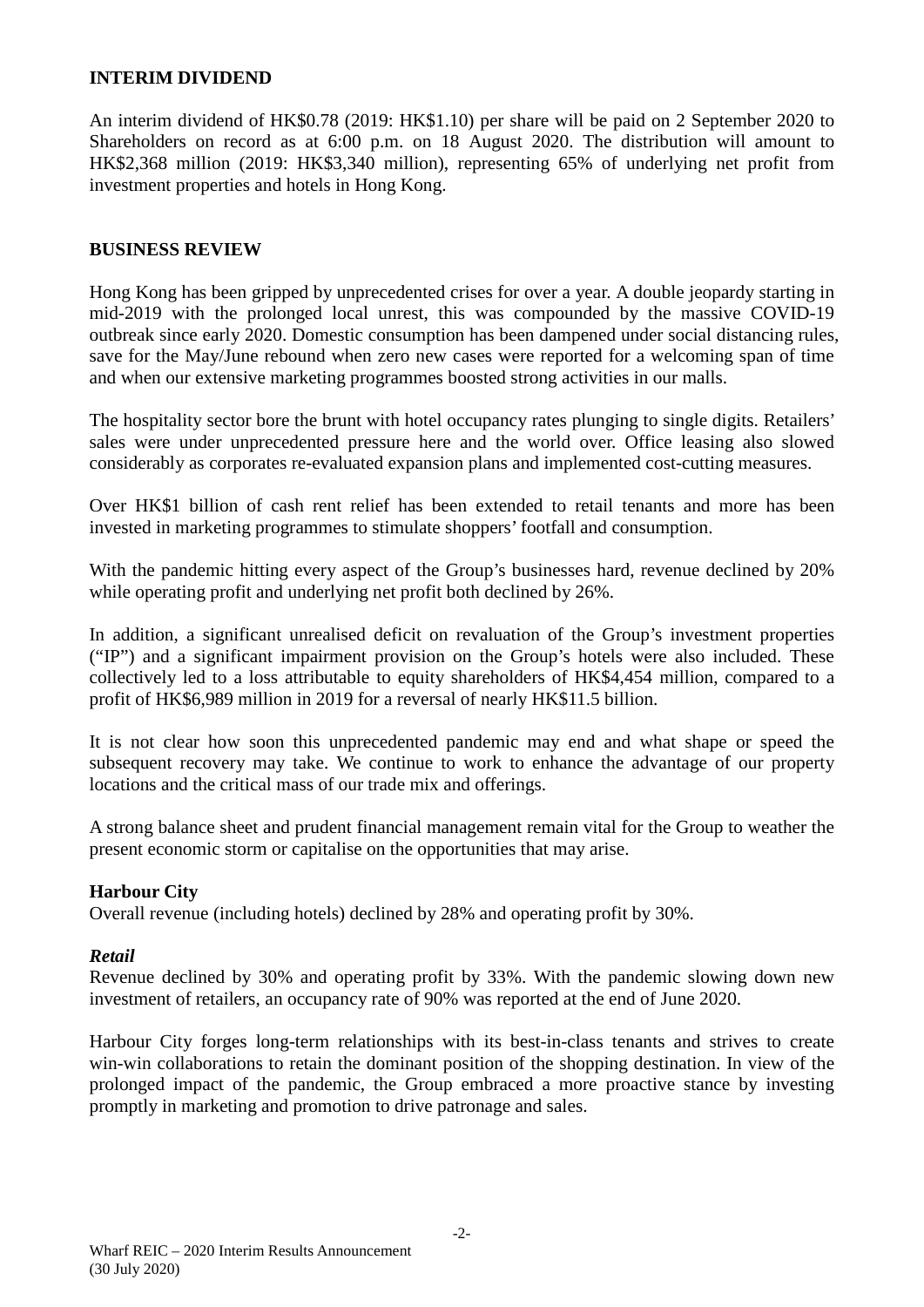Taking advantage of the easing of social distancing measures, a first-of-its-kind citywide spending reward scheme "Rewarding Everyone" campaign was launched in May to reach all shoppers in Hong Kong. In parallel, various series of spending reward scheme were launched at the mall to encourage repeat purchases and dining out. Moreover, the attractive time-limited offers for selected categories and extended free parking hours were popular with both shoppers and tenants. These marketing initiatives drew favourable responses and foot traffic.

Even in the current extreme market, a myriad of most-wanted and aspirational brands opened their doors. Amongst over 20 fashion and beauty brands and restaurants with harbour views recruited, *Lululemon* set up the largest flagship store in Asia. Other committed brands include the Hong Kong debuts of *Brunello Cucinelli Kids*, *By Kilian*, *Cole Haan Grandshop* and *Messika*, as well as the Kowloon debuts of *Aroma Truffle*, *POLA* and *Thom Browne*. Meanwhile, the luxury cluster was further enriched with the introduction of *Brunello Cucinelli*, *Canada Goose*, *Pomellato* and *Qeelin*.

Some prestigious brands seized the opportunity to expand. *Hermès* expanded its Kowloon flagship in the prominent retail frontage on Canton Road. Other notable expansions include *Alexander McQueen* and the Kowloon flagship of *Christian Louboutin* in the high-end fashion cluster, as well as *Fila Kids* and *Max Mara*.

New delectable dining options including the only *Dang Wen Li by Dominique Ansel* in Asia, the first *CAFÉ @ OFF-WHITE* in Hong Kong, *GāGǐNāng*, *Harbourside Grill* and *J.S. Foodies Tokyo* offered shoppers more exciting and fresher experiences.

## *Office*

Uncertainty in business outlook has put many corporates' leasing decisions on hold, resulting in a quiet market with minimal leasing activity.

Inclusive of the 360,000 square feet of additional office space converted from Gateway Apartments last year, occupancy rate edged down to 86% at the end of June 2020. Revenue remained relatively stable, despite escalating pressure on average rental.

#### *Gateway Apartments*

Amidst softer leasing demand and increasing supply in the market, Gateway Apartments achieved an occupancy rate of 82%.

## *Hotels and Club*

Marco Polo Hongkong, Gateway and Prince Hotels were severely affected by the global travel lockdown which triggered cancellations of rooms and events bookings. Average occupancy rates plummeted to 20% during the period. This opened a time window for Prince Hotel to be closed since February for a complete overhaul. The hotel is scheduled to re-open with a fresh look in the first half of 2021.

With health and safety being the utmost priority, proactive measures have been taken to elevate the standards of hygiene to provide comfort to incoming guests during this unprecedented period.

#### **Times Square**

Overall revenue decreased by 19% and operating profit by 21%, reflecting the increased hesitancy of tenants to commit in uncertain times.

#### *Retail*

Businesses at Times Square were widely disrupted by the pandemic and the social distancing measures. Expansion plans of global brands have generally been suspended or postponed and some retailers started to consolidate footprint in the city. As a result of the weaker market sentiment, retail revenue decreased by 23% and operating profit by 25%. Occupancy rate dropped to 92% at the end of June 2020.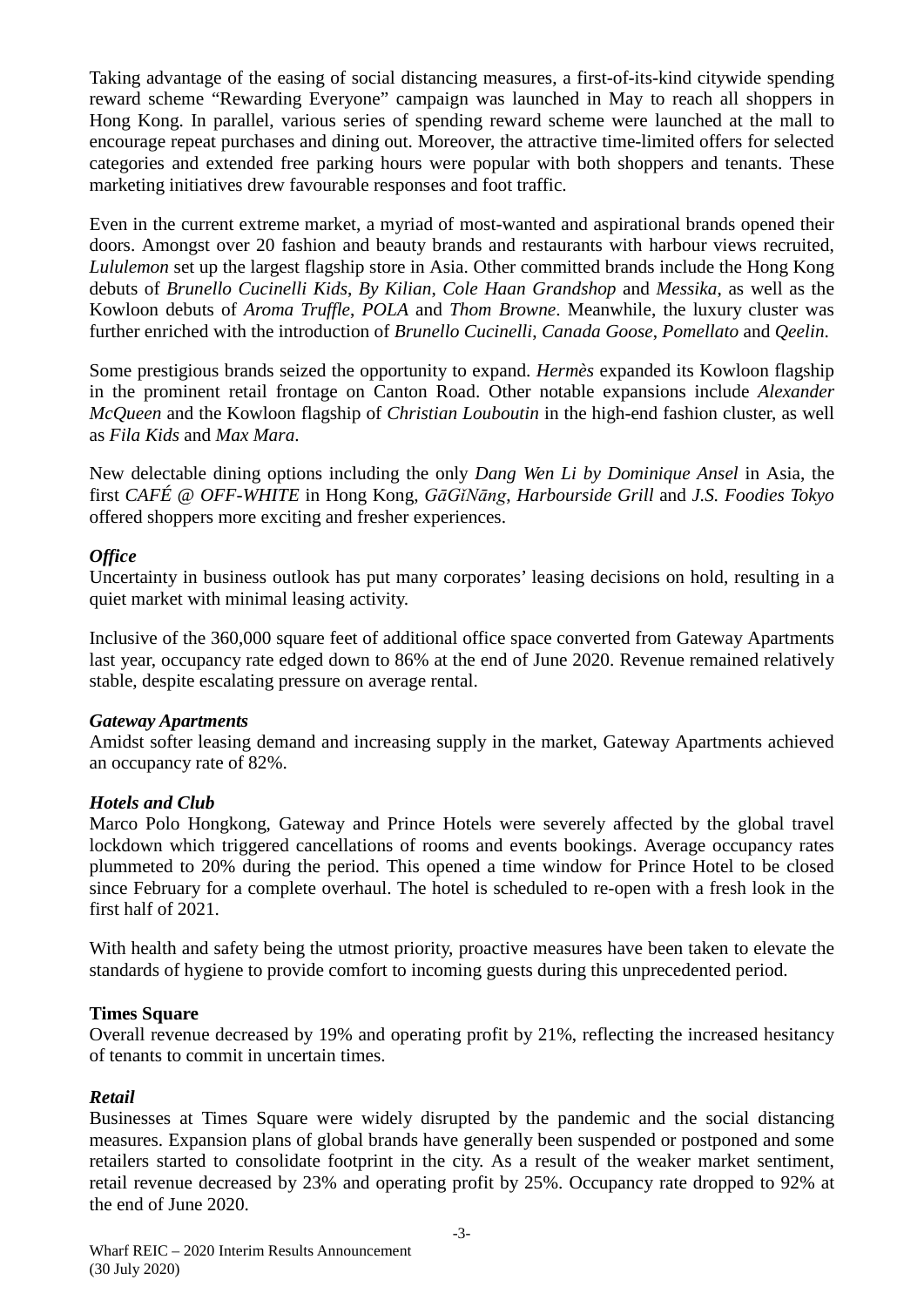Times Square spares no efforts to drive foot traffic and entice spending in the competitive market. Joining hands with Harbour City, the citywide spending reward scheme "Rewarding Everyone" campaign was launched to excite and reward all shoppers in Hong Kong. In parallel, a spate of alluring marketing events, including various coupon rewards and shopping surprise offers, have been rolled out to encourage repeat visits. Foot traffic picked up substantially in the second quarter of 2020.

## *Office*

The challenging business environment halted office leasing to a partial standstill during the period. Weakened leasing momentum, alongside the decentralisation trend for more cost-saving options, exerted additional pressure on rentals.

Occupancy rate was 91% at the end of June 2020.

### **Central Portfolio**

Wheelock House and Crawford House, both prime commercial properties in Central, continued to show resilience underpinned by their cost effectiveness. Revenue increased by 6% and operating profit by 8%.

Occupancy rate remained consistently high despite the current soft market. Wheelock House offices achieved an occupancy of 94% at the end of June 2020.

Occupancy rate at Crawford House offices was 98% at the end of June 2020.

The retail premises at Wheelock House was fully occupied as at 30 June 2020, whereas Crawford House's occupancy was at 95% for retail premises.

The Murray, Hong Kong, a Niccolo Hotel, faced intense challenges as the massive COVID-19 outbreak has put business and leisure travel on pause. Average occupancy tumbled to 15% during the period, inflicting a heavy toll on the hotel's revenue and profit.

#### **Plaza Hollywood**

Revenue decreased by 13% and operating profit by 17% amid the current soft market. Occupancy rate was 96% at the end of June 2020.

Packed with a comprehensive retail offering, Plaza Hollywood caters to the diverse preferences of the expanding middle class population in Kowloon East. The partial opening of the MTR's Tuen Ma Line from Tai Wai to Kai Tak via Diamond Hill early this year further amplified the geographical advantage of the well-established retail destination. Special cross trade promotions and exclusive reward programs for VIC members have been launched to boost patronage during the period.

#### **Singapore Portfolio**

Acquired in late 2019, the Group's IP portfolio in Singapore comprises Wheelock Place and Scotts Square in the prime Orchard Road belt. Despite enjoying a strategic location with prominent foot traffic normally, business at the malls was disrupted by the government's "circuit-breaker" lockdown restrictions during much of the first half of 2020.

Wheelock Place office tower and retail portion achieved 93% occupancy whilst Scotts Square retail was 96% occupied.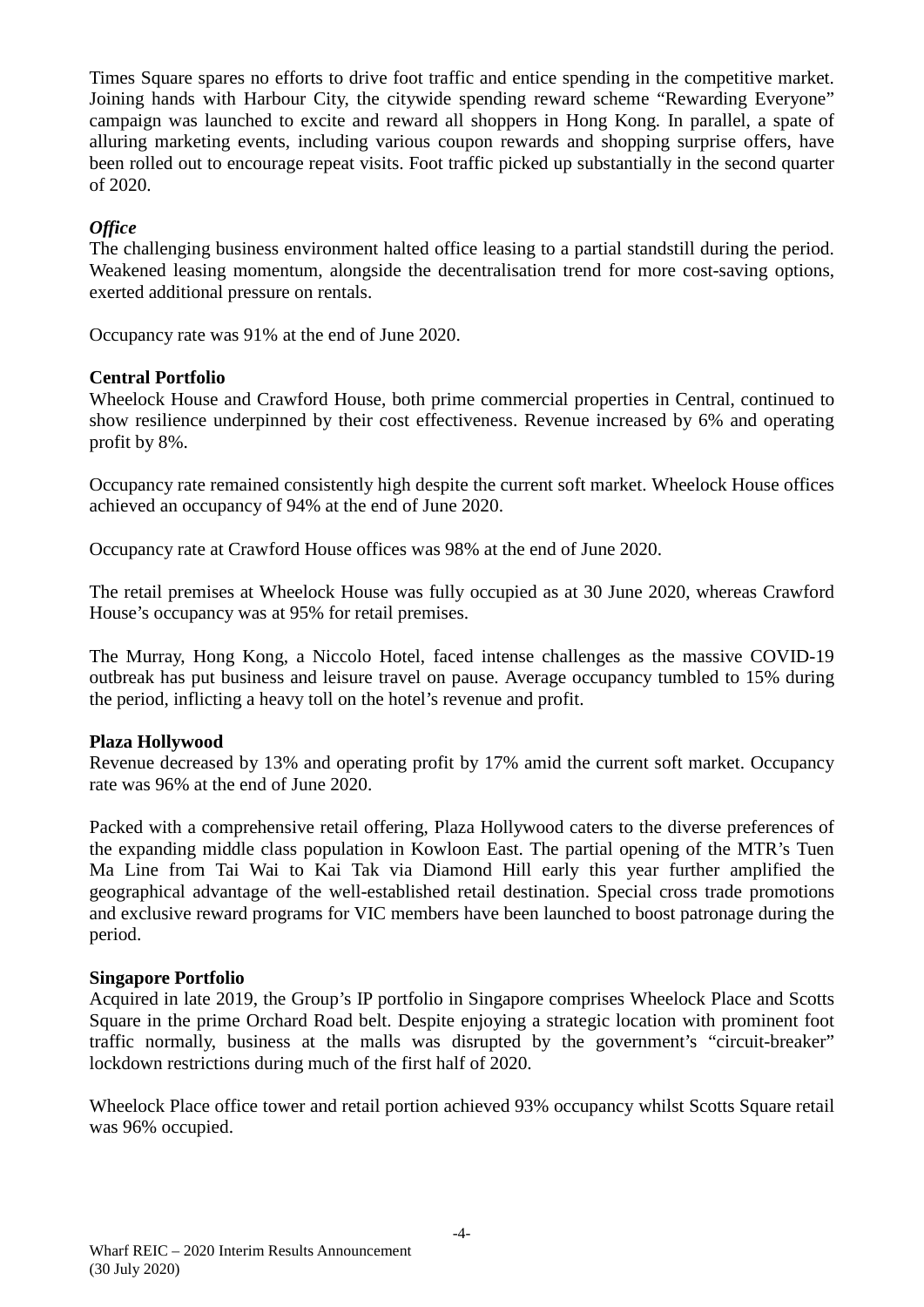#### **FINANCIAL REVIEW**

#### **(I) Review of 2020 Interim Results**

Group underlying net profit decreased by 26% to HK\$3,844 million (2019: HK\$5,184 million) with investment properties ("IP") decreasing by 23% to HK\$3,853 million and hotels turning from profit to loss. Including the revaluation and impairment losses of IP and hotels, the Group recorded a loss of HK\$4,454 million attributable to equity shareholders (2019: Profit of HK\$6,989 million).

#### Revenue and Operating Profit

Group revenue and operating profit decreased by 20% to HK\$6,775 million (2019: HK\$8,498 million) and 26% to HK\$4,966 million (2019: HK\$6,722 million) respectively.

IP revenue decreased by 18% to HK\$6,089 million (2019: HK\$7,433 million) and operating profit by 21% to HK\$5,211 million (2019: HK\$6,591 million), mainly due to a sharp reduction in turnover rent and significant base rent concessions to help retail tenants amid the current unfavourable circumstance.

Hotel revenue nosedived by 72% to HK\$256 million (2019: HK\$906 million), resulting in operating loss of HK\$243 million (2019: Profit of HK\$139 million), as cross border travels effectively came to a halt.

Investment and others revenue rose by 4% to HK\$155 million (2019: HK\$149 million) and operating profit by 15% to HK\$89 million (2019: HK\$78 million).

#### Fair Value Loss of IP

IP portfolio was stated at HK\$251.5 billion based on an independent valuation as at 30 June 2020, representing a revaluation deficit of HK\$7,529 million. Netting out relevant non-controlling interests, an attributable unrealised loss of HK\$7,350 million was charged to the consolidated statement of profit or loss.

#### Finance Costs

Net finance costs amounted to HK\$677 million (2019: HK\$460 million) after interest capitalisation of HK\$8 million (2019: HK\$16 million) for development properties ("DP") and an unrealised mark-to-market loss on borrowings of HK\$123 million (2019: Nil). The Group's effective borrowing rate was 2.3% per annum (2019: 2.4 %). Excluding the unrealised mark-to-market loss, finance costs before capitalisation were HK\$562 million (2019: HK\$476 million), representing a 18% increase.

#### Income Tax

Taxation charge decreased by 62% to HK\$389 million (2019: HK\$1,028 million) principally on a reduction in taxable profit of IP and hotels. In addition, a one-off land appreciation tax write-back of HK\$494 million for a Mainland development property was recorded upon clearance with relevant tax authorities.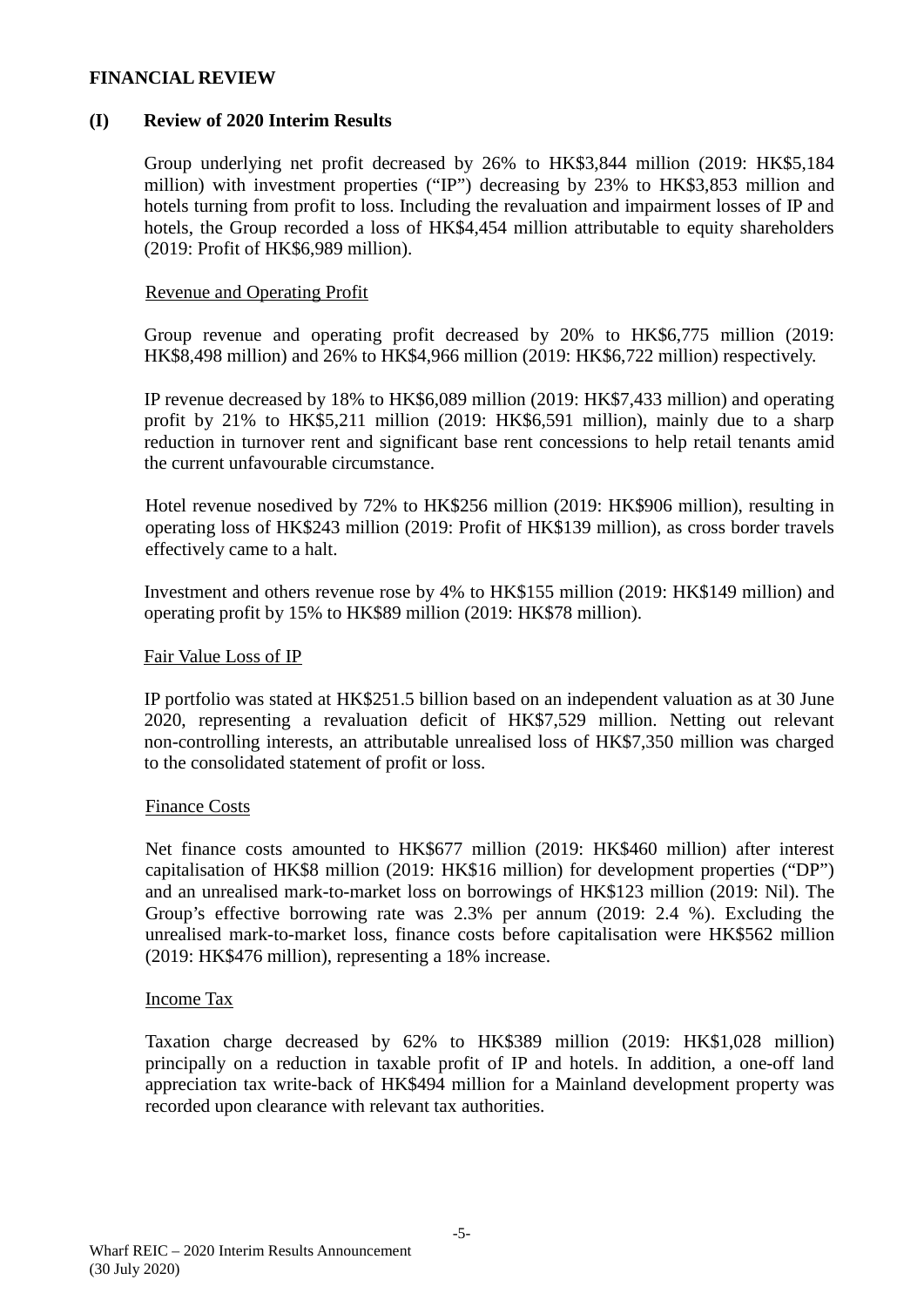Loss Attributable to Equity Shareholders

Group loss attributable to equity shareholders for the period amounted to HK\$4,454 million (2019: Profit of HK\$6,989 million). Basic loss per share was HK\$1.47, based on 3,036 million ordinary shares in issue (2019: Earnings of HK\$2.30 based on 3,036 million ordinary shares in issue).

Underlying net profit (a performance indicator of the Group's major business segments and arrived at after excluding the attributable net IP revaluation surplus/deficit, impairment provision on hotel properties and unrealised mark-to-market loss on borrowings) decreased by 26% to HK\$3,844 million (2019: HK\$5,184 million). Underlying earnings per share were HK\$1.27 (2019: HK\$1.71).

## **(II) Liquidity, Financial Resources and Capital Commitments**

### Shareholders' and Total Equity

As at 30 June 2020, shareholders' equity decreased by HK\$8.3 billion to HK\$207.9 billion (2019: HK\$216.2 billion), equivalent to HK\$68.47 per share based on 3,036 million ordinary shares in issue (2019: HK\$71.20 per share based on 3,036 million ordinary shares in issue).

Total equity including non-controlling interests decreased by HK\$9.0 billion to HK\$212.4 billion (2019: HK\$221.4 billion).

#### Assets

Total assets as at 30 June 2020 was HK\$287.0 billion (2019: HK\$284.3 billion), 94% (2019: 94%) of which was in Hong Kong. Total business assets, excluding bank deposits and cash, equity investments, derivative financial assets and deferred tax assets, was HK\$269.8 billion (2019: HK\$276.6 billion).

# IP

IP decreased by 3% to HK\$251.5 billion (2019: HK\$259.9 billion), representing 93% (2019: 94%) of total business assets. Harbour City (excluding the three hotels which were stated at cost) was valued at HK\$168.1 billion (2019: HK\$172.6 billion). Including the internal valuation of these hotels, Harbour City had a total valuation of HK\$175.2 billion or HK\$58 per share. Times Square was valued at HK\$54.6 billion, or about HK\$18 per share.

#### Hotels

Hotel properties are stated at cost less accumulated depreciation and impairment losses at HK\$7.2 billion (2019: HK\$7.7 billion). Internal valuation of these hotels amounted to HK\$14.1 billion (2019: HK\$15.2 billion).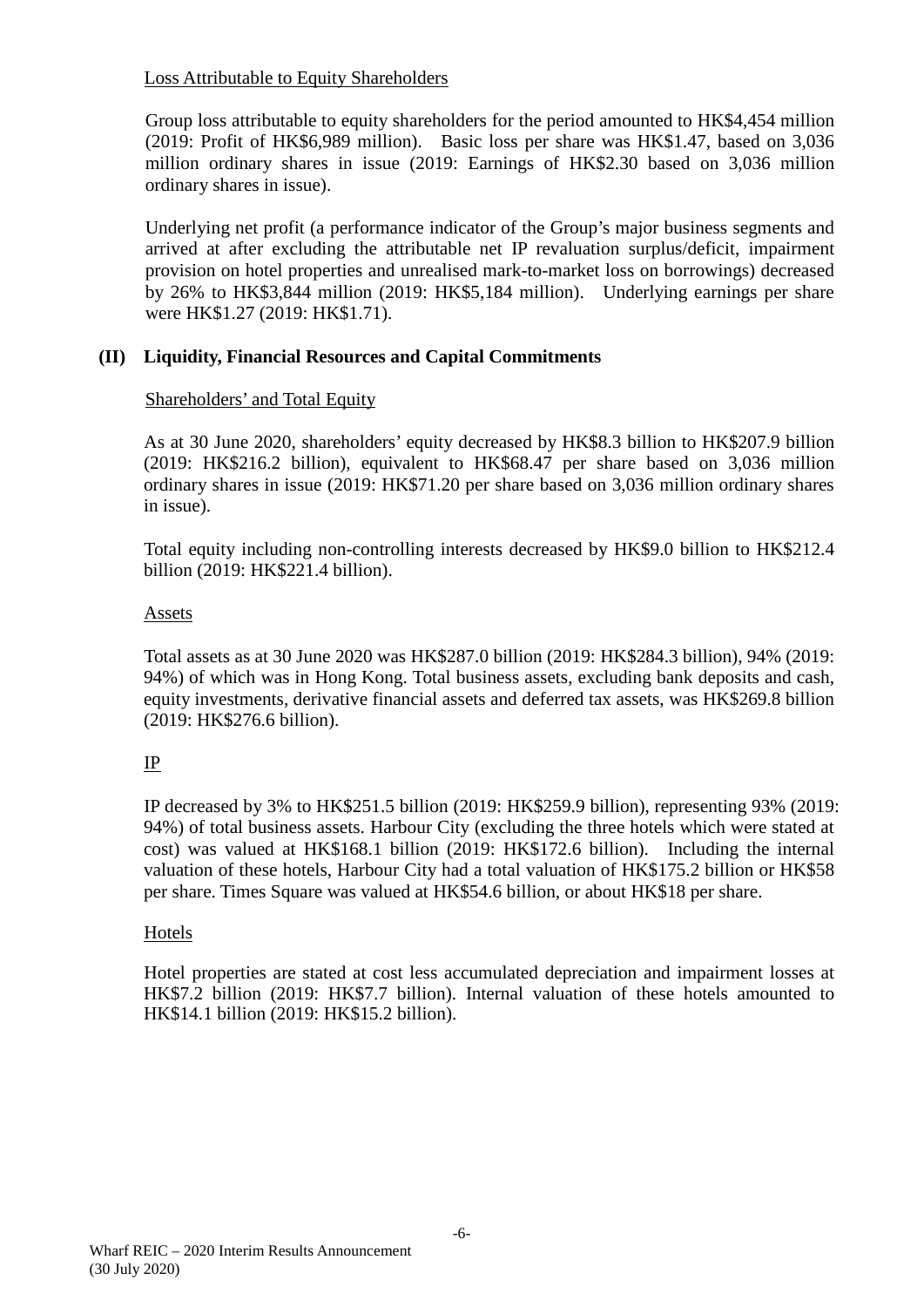#### DP / Interests in an Associates and Joint Ventures

DP amounted to HK\$6.6 billion (2019: HK\$5.1 billion), mainly representing DP portion of Suzhou IFS. DP undertaken through an associate and joint ventures amounted to HK\$2.7 billion.

### Debts and Gearing

Net debt as at 30 June 2020 rose to HK\$52.6 billion (2019: HK\$42.6 billion). It comprised debts of HK\$58.1 billion and bank deposits and cash of HK\$5.5 billion.

An analysis of net debt is depicted below:

|                                     | 30 June<br>2020     | 31 December<br>2019 |
|-------------------------------------|---------------------|---------------------|
| Net $debt/(cash)$                   | <b>HK\$ Billion</b> | HK\$ Billion        |
| The Group (excluding Harbour Centre |                     |                     |
| Development Limited ("HCDL"))       | 50.4                | 40.9                |
| HCDL                                | 2,2                 | 1.7                 |
| Total net debt                      | 52.6                | 42.6                |

As at 30 June 2020, the ratio of net debt to total equity rose to 24.8% (2019: 19.3%).

### Finance and Availability of Facilities

Total available loan facilities as at 30 June 2020 amounted to HK\$66.6 billion, of which HK\$58.1 billion was utilised. The breakdown is depicted below:

|                                           | <b>30 June 2020</b>                                           |                                                 |                                                             |
|-------------------------------------------|---------------------------------------------------------------|-------------------------------------------------|-------------------------------------------------------------|
|                                           | <b>Available</b><br><b>Facility</b><br>HK\$<br><b>Billion</b> | <b>Total</b><br>Drawn<br>HK\$<br><b>Billion</b> | <b>Undrawn</b><br><b>Facility</b><br>HK\$<br><b>Billion</b> |
| Committed and uncommitted bank facilities |                                                               |                                                 |                                                             |
| The Group (excluding HCDL)                | 61.2                                                          | 55.2                                            | 6.0                                                         |
| <b>HCDL</b>                               | 5.4                                                           | 2.9                                             | 2.5                                                         |
|                                           | 66.6                                                          | 58.1                                            | 8.5                                                         |

Certain banking facilities were secured by mortgage over the Group's properties held for sales with total carrying value of HK\$6.6 billion (2019: HK\$5.7 billion).

The debt portfolio was primarily denominated in Hong Kong dollars ("HKD"). The respective funds available were mainly utilised to finance the Group's IP and remaining DP investments.

The Group continued to adhere to a high level of financial discipline with a strong financial position. Ample surplus cash and undrawn committed facilities were available to facilitate business and investment activities.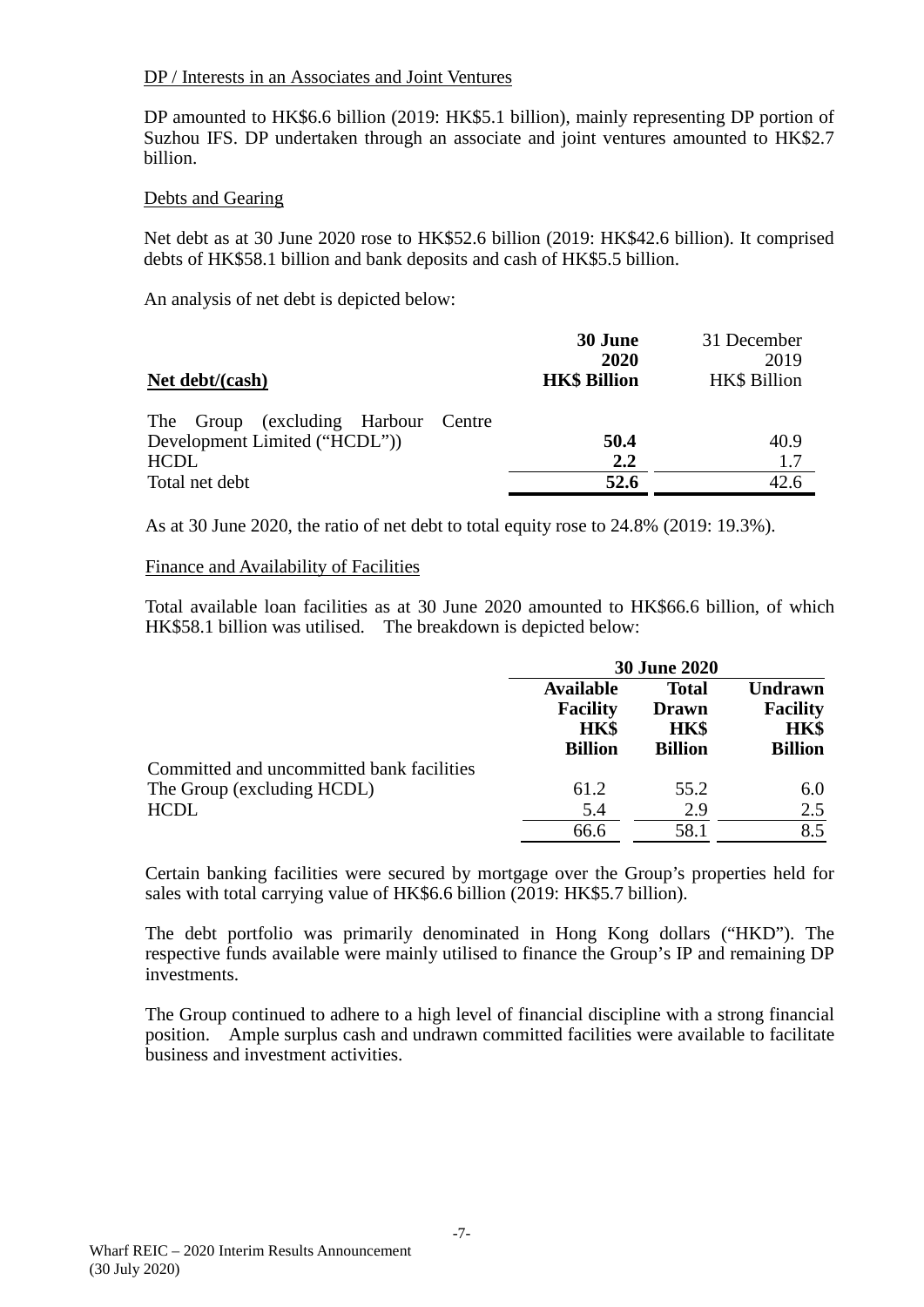## Cash Flows for the Group's Operating and Investing Activities

For the period under review, the Group recorded net cash inflows (before changes in working capital and tax payment) of HK\$5.0 billion (2019: HK\$6.8 billion) principally comprising rental income. Changes in working capital, primarily due to profits tax payment, reduced the net cash inflow from operating activities to HK\$1.0 billion (2019: HK\$6.8 billion). For investing activities, the Group recorded a net cash outflow of HK\$7.4 billion (2019: HK\$0.3 billion) mainly attributable to equity investments.

# Capital Commitments

As at 30 June 2020, major expenditures to be incurred in the coming years were estimated at HK\$3.2 billion, of which HK\$0.6 billion was committed. A breakdown (by segment) is as follows:

|                                  | <b>As at 30 June 2020</b>               |                                           |                                     |  |  |
|----------------------------------|-----------------------------------------|-------------------------------------------|-------------------------------------|--|--|
|                                  | <b>Committed</b><br><b>HK\$ Million</b> | <b>Uncommitted</b><br><b>HK\$ Million</b> | <b>Total</b><br><b>HK\$ Million</b> |  |  |
| <b>Properties</b><br>$_{\rm IP}$ |                                         |                                           |                                     |  |  |
| Hong Kong                        | 134                                     | 466                                       | 600                                 |  |  |
| Singapore                        |                                         |                                           |                                     |  |  |
|                                  | 135                                     | 466                                       | 601                                 |  |  |
| <b>DP</b>                        |                                         |                                           |                                     |  |  |
| Mainland China                   | 304                                     | 1,663                                     | 1,967                               |  |  |
| <b>Properties total</b>          |                                         |                                           |                                     |  |  |
| Hong Kong                        | 134                                     | 466                                       | 600                                 |  |  |
| Mainland China                   | 304                                     | 1,663                                     | 1,967                               |  |  |
| Singapore                        |                                         |                                           |                                     |  |  |
|                                  | 439                                     | 2,129                                     | 2,568                               |  |  |
| <b>Hotels</b>                    |                                         |                                           |                                     |  |  |
| Hong Kong                        | 116                                     | 85                                        | 201                                 |  |  |
| Mainland China                   | 86                                      | 394                                       | 480                                 |  |  |
|                                  | 202                                     | 479                                       | 681                                 |  |  |
| <b>Group total</b>               | 641                                     | 2,608                                     | 3,249                               |  |  |

These expenditures will be funded by internal financial resources including surplus cash, cash flows from operations, as well as bank loans and other borrowings. Other available resources include monetisation of equity investments.

Included in the above are HCDL's expenditures totalling HK\$2.4 billion, which will be funded by its own financial resources.

## **(III) Human Resources**

The Group had approximately 2,800 employees as at 30 June 2020. Employees are remunerated according to their job responsibilities and market pay trend with a discretionary annual performance bonus as variable pay for rewarding individual performance and contributions to the Group's achievement and results.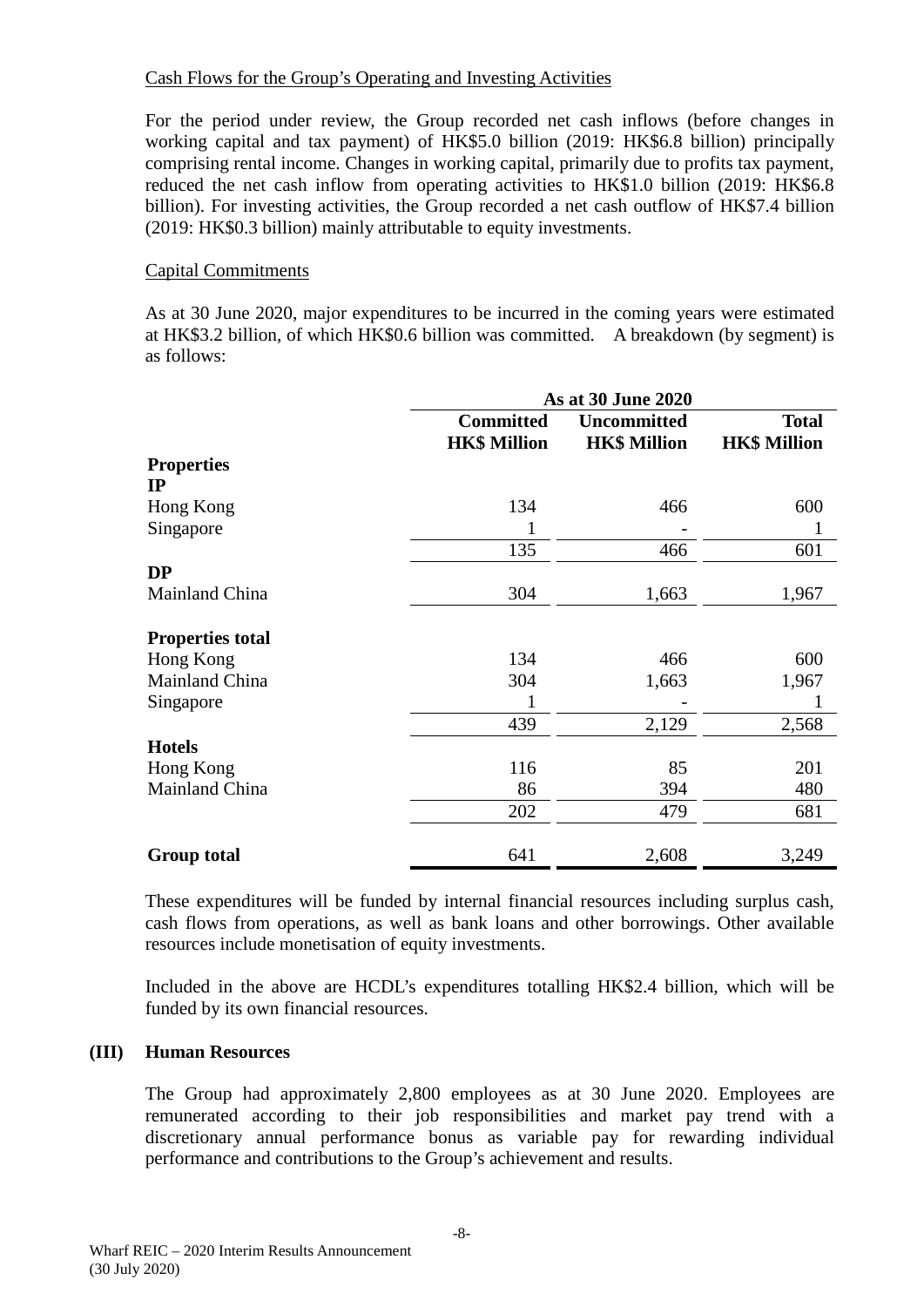# **CONSOLIDATED STATEMENT OF PROFIT OR LOSS For the six months ended 30 June 2020 - Unaudited**

|                                                                         | Six months ended 30 June |                     |                     |
|-------------------------------------------------------------------------|--------------------------|---------------------|---------------------|
|                                                                         |                          | 2020                | 2019                |
|                                                                         | <b>Note</b>              | <b>HK\$ Million</b> | <b>HK\$ Million</b> |
| <b>Revenue</b>                                                          | $\overline{2}$           | 6,775               | 8,498               |
| Direct costs and operating expenses                                     |                          | (1,395)             | (1,312)             |
| Selling and marketing expenses                                          |                          | (124)               | (153)               |
| Administrative and corporate expenses                                   |                          | (139)               | (165)               |
| Operating profit before depreciation,<br>amortisation, interest and tax |                          | 5,117               | 6,868               |
| Depreciation and amortisation                                           |                          | (151)               | (146)               |
| <b>Operating profit</b>                                                 | 2 & 3                    | 4,966               | 6,722               |
| (Decrease) / Increase in fair value of                                  |                          |                     |                     |
| investment properties                                                   |                          | (7,529)             | 1,814               |
| Other net charge                                                        | $\overline{4}$           | (1,148)             |                     |
|                                                                         |                          | (3,711)             | 8,536               |
| Finance costs                                                           | 5                        | (677)               | (460)               |
| Share of results after tax of:                                          |                          |                     |                     |
| An associate                                                            |                          | (76)                | 25                  |
| (Loss) / Profit before taxation                                         |                          | (4, 464)            | 8,101               |
| Income tax                                                              | 6                        | (389)               | (1,028)             |
| (Loss) / Profit for the period                                          |                          | (4, 853)            | 7,073               |
| (Loss) / Profit attributable to:                                        |                          |                     |                     |
| Equity shareholders                                                     |                          | (4, 454)            | 6,989               |
| Non-controlling interests                                               |                          | (399)               | 84                  |
|                                                                         |                          | (4, 853)            | 7,073               |
| (Loss) / Earnings per share                                             | $\tau$                   |                     |                     |
| <b>Basic</b>                                                            |                          | (HK\$1.47)          | HK\$2.30            |
| Diluted                                                                 |                          | (HK\$1.47)          | HK\$2.30            |
|                                                                         |                          |                     |                     |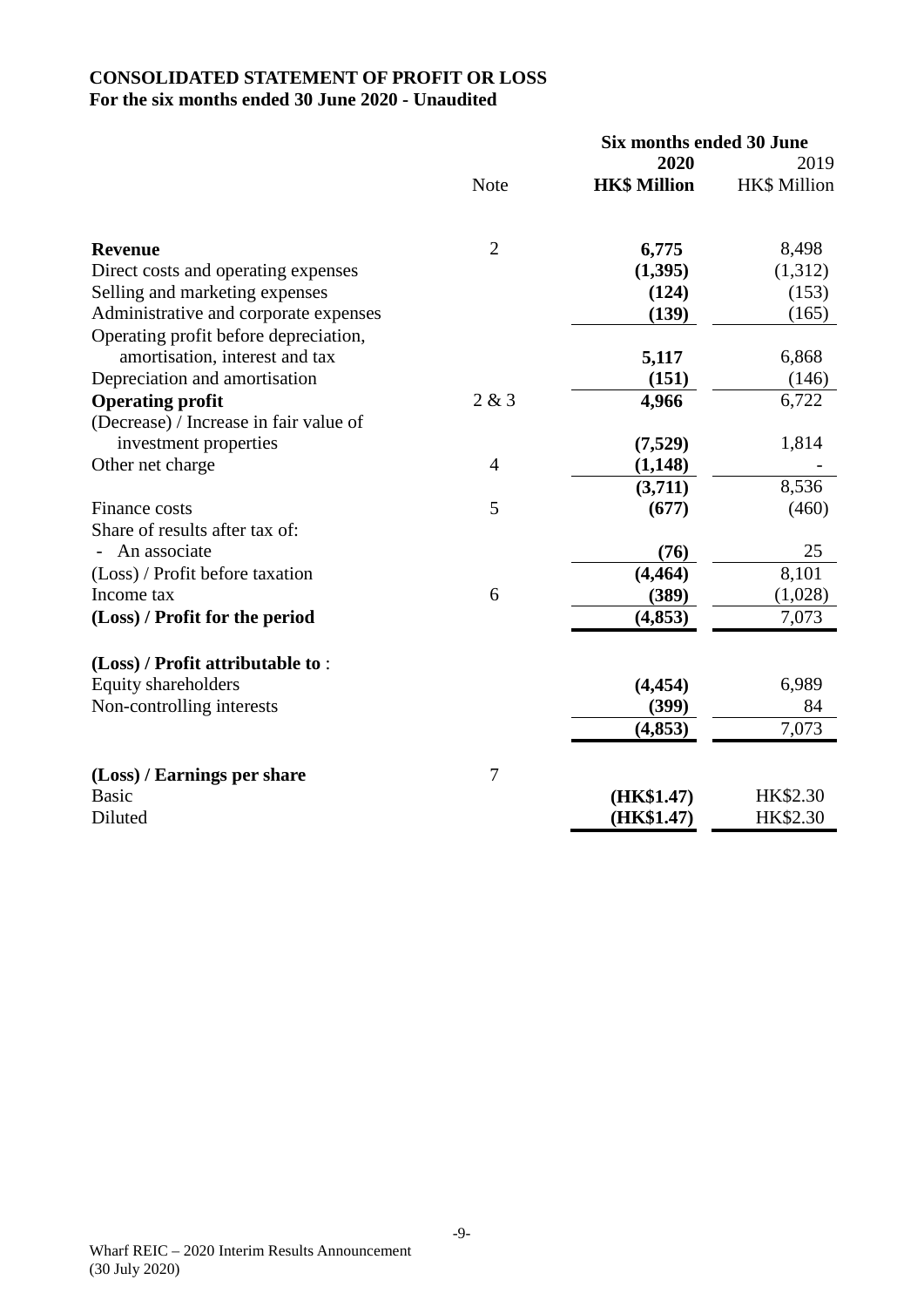# **CONSOLIDATED STATEMENT OF COMPREHENSIVE INCOME For the six months ended 30 June 2020 - Unaudited**

|                                                                                                                                                                                      | Six months ended 30 June |                     |
|--------------------------------------------------------------------------------------------------------------------------------------------------------------------------------------|--------------------------|---------------------|
|                                                                                                                                                                                      | 2020                     | 2019                |
|                                                                                                                                                                                      | <b>HK\$ Million</b>      | <b>HK\$</b> Million |
| (Loss) / Profit for the period                                                                                                                                                       | (4,853)                  | 7,073               |
| Other comprehensive income<br>Items that will not be reclassified to profit or loss:<br>Fair value changes on equity investments at fair value<br>through other comprehensive income | (1,021)                  | 152                 |
| Items that may be reclassified subsequently to profit or<br>loss:                                                                                                                    |                          |                     |
| Exchange difference on translation of the operations                                                                                                                                 |                          |                     |
| outside Hong Kong                                                                                                                                                                    |                          |                     |
| - subsidiaries                                                                                                                                                                       | (232)                    | (12)                |
| Share of reserves of an associate                                                                                                                                                    | (15)                     | (1)                 |
| Others                                                                                                                                                                               | $\boldsymbol{2}$         |                     |
| Other comprehensive income for the period                                                                                                                                            | (1,266)                  | 139                 |
| Total comprehensive income for the period                                                                                                                                            | (6,119)                  | 7,212               |
| Total comprehensive income attributable to:                                                                                                                                          |                          |                     |
| Equity shareholders                                                                                                                                                                  | (5, 456)                 | 7,091               |
| Non-controlling interests                                                                                                                                                            | (663)                    | 121                 |
|                                                                                                                                                                                      | (6, 119)                 | 7,212               |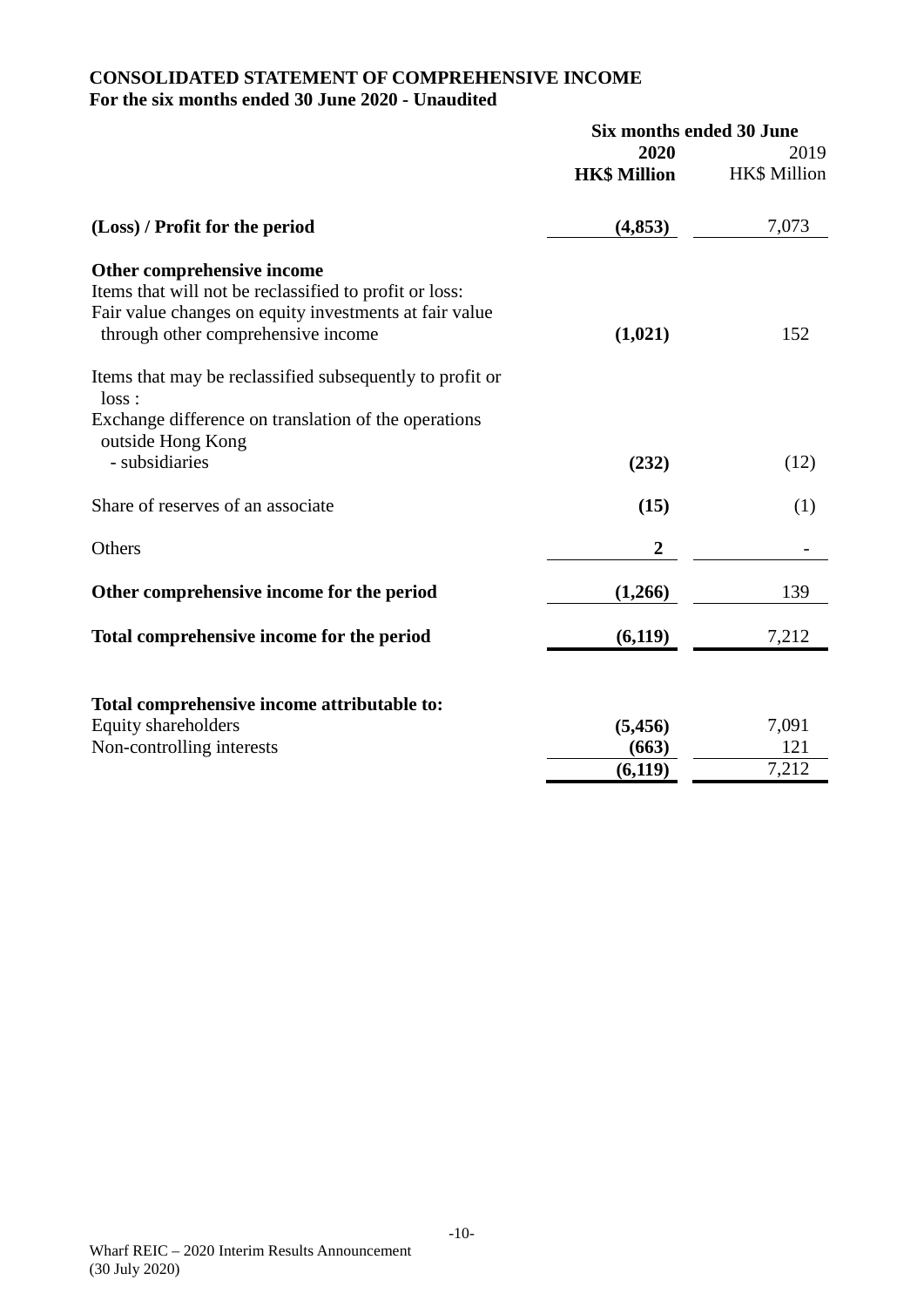## **CONSOLIDATED STATEMENT OF FINANCIAL POSITION As at 30 June 2020 - Unaudited**

|                                              |      | 30 June             | 31 December  |
|----------------------------------------------|------|---------------------|--------------|
|                                              |      | 2020                | 2019         |
|                                              | Note | <b>HK\$ Million</b> | HK\$ Million |
| <b>Non-current assets</b>                    |      |                     |              |
| Investment properties                        |      | 251,466             | 259,873      |
| Hotel and club properties, plant and         |      |                     |              |
| equipment                                    |      | 7,479               | 7,928        |
| Interest in an associate                     |      | 1,124               | 1,249        |
| Interest in joint ventures                   |      | 1,603               | 1,604        |
| Equity investments                           |      | 10,340              | 4,065        |
| Deferred tax assets                          |      | 263                 | 374          |
| Derivative financial assets                  |      | 846                 | 238          |
| Other non-current assets                     |      | 57                  | 57           |
|                                              |      | 273,178             | 275,388      |
| <b>Current assets</b><br>Properties for sale |      | 6,606               | 5,123        |
| Inventories                                  |      | 15                  | 16           |
| Trade and other receivables                  | 9    | 1,512               | 885          |
| Prepaid tax                                  |      | 122                 | 22           |
| Bank deposits and cash                       |      | 5,535               | 2,907        |
|                                              |      | 13,790              | 8,953        |
|                                              |      |                     |              |
| <b>Total assets</b>                          |      | 286,968             | 284,341      |
| <b>Non-current liabilities</b>               |      |                     |              |
| Derivative financial liabilities             |      | (57)                | (20)         |
| Deferred tax liabilities                     |      | (2,449)             | (2,403)      |
| Other deferred liabilities                   |      | (333)               | (333)        |
| Bank loans and other borrowings              |      | (41, 424)           | (33,236)     |
|                                              |      | (44,263)            | (35,992)     |
| <b>Current liabilities</b>                   |      |                     |              |
| Trade and other payables                     | 10   | (9,400)             | (8, 384)     |
| Pre-sale deposits and proceeds               |      | (3,283)             | (3,172)      |
| Derivative financial liabilities             |      | (60)                |              |
| Taxation payable                             |      | (818)               | (3,079)      |
| Bank loans and other borrowings              |      | (16,703)            | (12,300)     |
|                                              |      | (30, 264)           | (26, 935)    |
| <b>Total liabilities</b>                     |      | (74, 527)           | (62, 927)    |
| <b>NET ASSETS</b>                            |      | 212,441             | 221,414      |
|                                              |      |                     |              |
| <b>Capital and reserves</b><br>Share capital |      | 304                 | 304          |
| Reserves                                     |      | 207,580             | 215,860      |
| <b>Shareholders' equity</b>                  |      | 207,884             | 216,164      |
| <b>Non-controlling interests</b>             |      | 4,557               | 5,250        |
|                                              |      | 212,441             |              |
| <b>TOTAL EQUITY</b>                          |      |                     | 221,414      |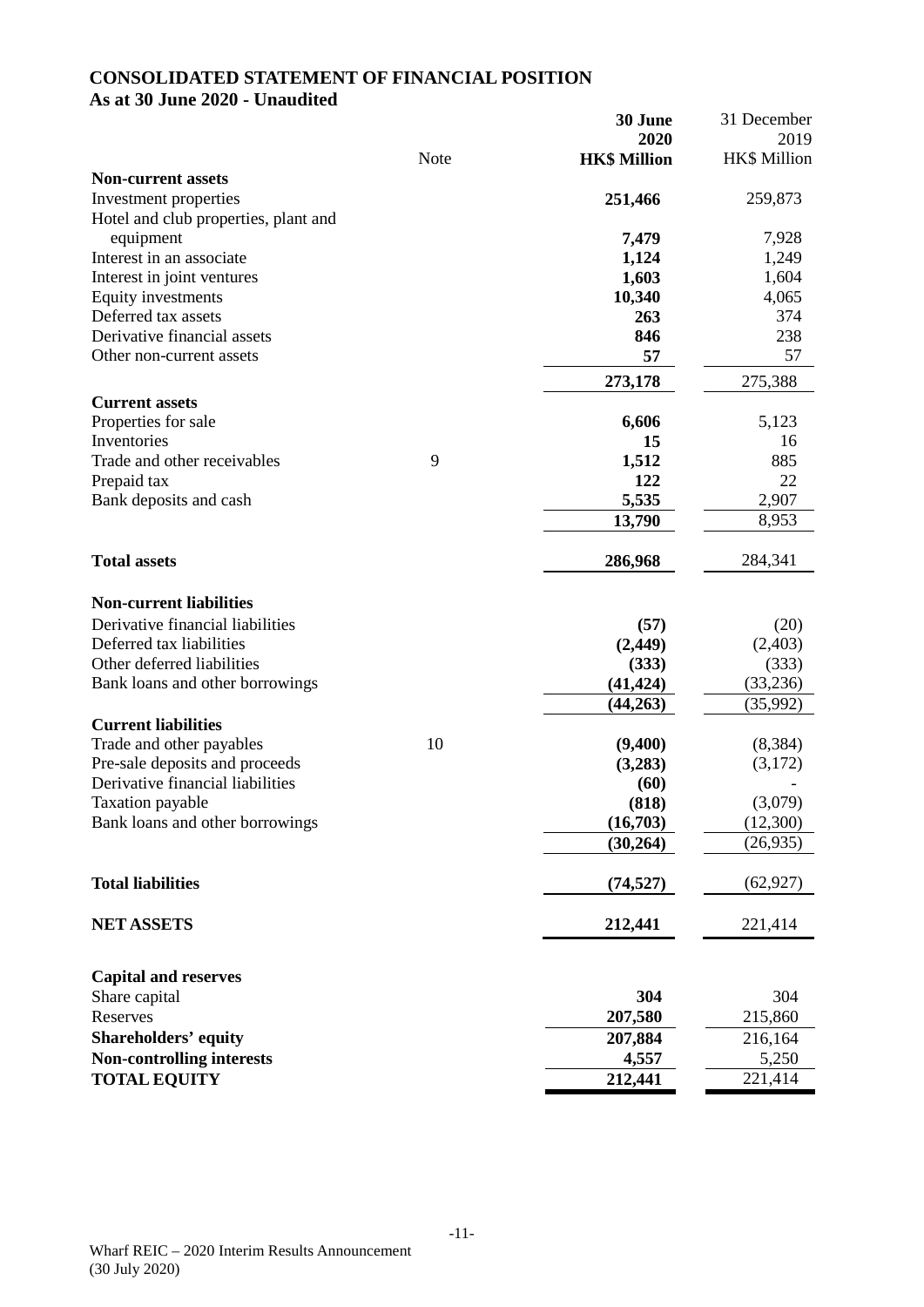## **NOTES TO THE UNAUDITED INTERIM FINANCIAL INFORMATION**

# **1. PRINCIPAL ACCOUNTING POLICIES AND BASIS OF PREPARATION**

The financial information included in this interim results announcement is extracted from the unaudited interim financial information which has been prepared in accordance with Hong Kong Accounting Standard ("HKAS") 34 "Interim Financial Reporting" ("HKAS 34") issued by the Hong Kong Institute of Certified Public Accountants ("HKICPA") and the applicable disclosure provisions of the Rules Governing the Listing of Securities on The Stock Exchange of Hong Kong Limited.

The preparation of the unaudited interim financial information in conformity with HKAS 34 requires management to make judgments, estimates and assumptions that affect the application of accounting policies and reported amounts of assets, liabilities, income and expenses on a year to date basis. Actual results may differ from these estimates.

The unaudited interim financial information contains condensed consolidated financial statements and selected explanatory notes. The notes include an explanation of events and transactions that are significant to an understanding of the changes in financial position and performance of the Group since the annual financial statements for the year ended 31 December 2019. The unaudited interim financial information and notes thereon do not include all of the information required for a full set of financial statements prepared in accordance with Hong Kong Financial Reporting Standards ("HKFRSs").

The accounting policies and methods of computation used in the preparation of the unaudited interim financial information are consistent with those used in the annual financial statements for the year ended 31 December 2019 except for the changes mentioned below.

The HKICPA has issued a number of amendments which are first effective for the current accounting period of the Group. Of these, the following developments are relevant to the Group's consolidated financial statements:

| Amendments to HKFRS 3           | Definition of a business |
|---------------------------------|--------------------------|
| Amendments to HKAS 1 and HKAS 8 | Definition of material   |

The Group has assessed the impact of the adoption of the above amendments and considered that there was no significant impact on the Group's results and financial position.

The Group has not applied any new standards or interpretation that is not yet effective for the current accounting period.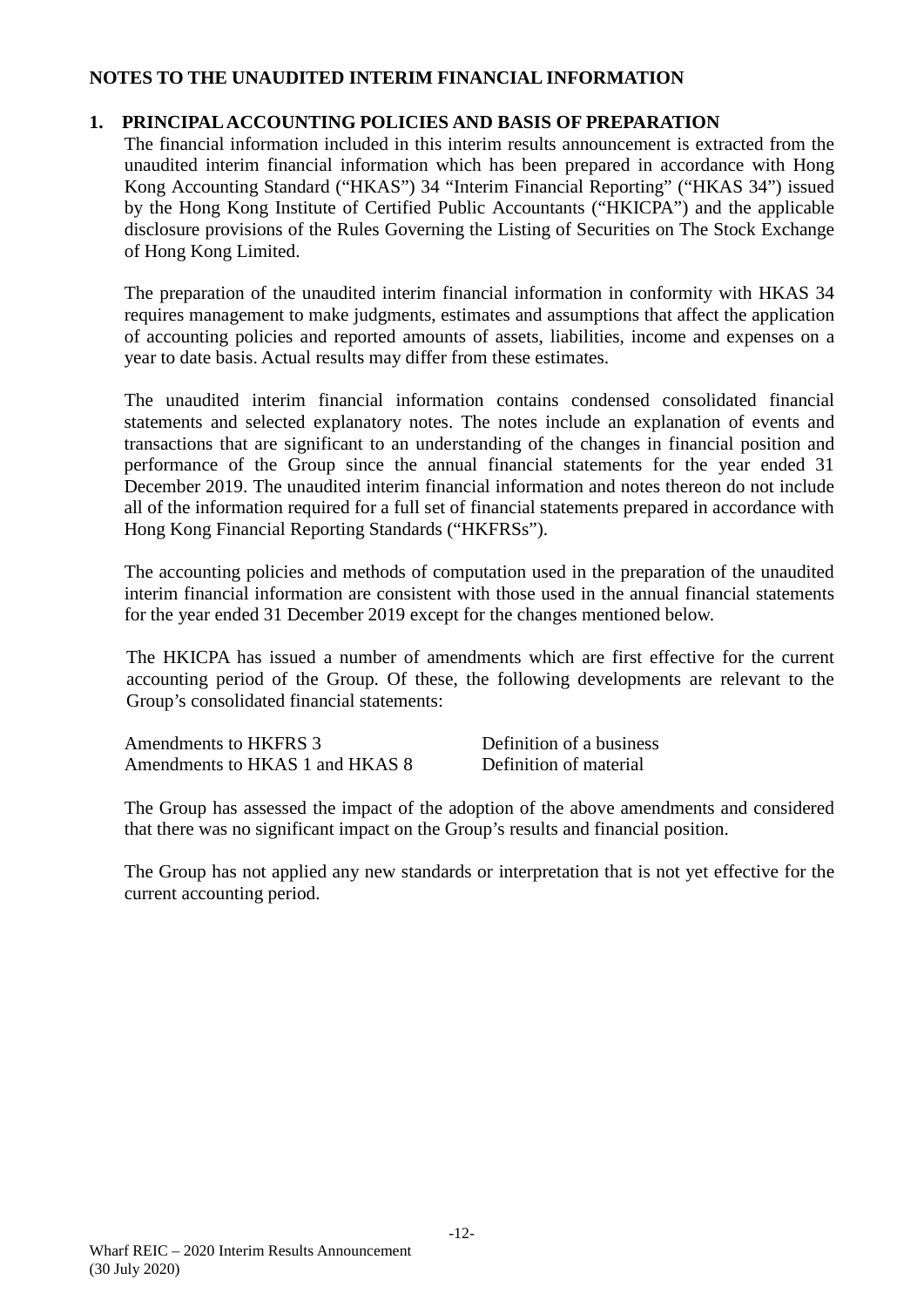### **2. SEGMENT INFORMATION**

The Group manages its diversified businesses according to the nature of services and products provided. Management has determined three reportable operating segments for measuring performance and allocating resources. The segments are investment property, development property and hotels. No operating segments have been aggregated to form the reportable segments.

Investment property segment primarily includes property leasing operations. Currently, the Group's investment property portfolio, which mainly consists of retail, office and serviced apartments, is primarily located in Hong Kong and Singapore.

Development property segment encompasses activities relating to the acquisition. development, design, construction, sales and marketing of the Group's trading properties in Mainland China and Singapore.

Hotels segment includes hotel operations in Hong Kong and Mainland China.

Management evaluates performance primarily based on operating profit as well as the equity share of results of an associate and joint ventures of each segment. Inter-segment pricing is generally determined on an arm's length basis.

Segment business assets principally comprise all tangible assets and current assets directly attributable to each segment with the exception of bank deposits and cash, equity investments, derivative financial assets and deferred tax assets.

Revenue and expenses are allocated with reference to sales generated by those segments and expenses incurred by those segments or which arise from the depreciation of assets attributable to those segments.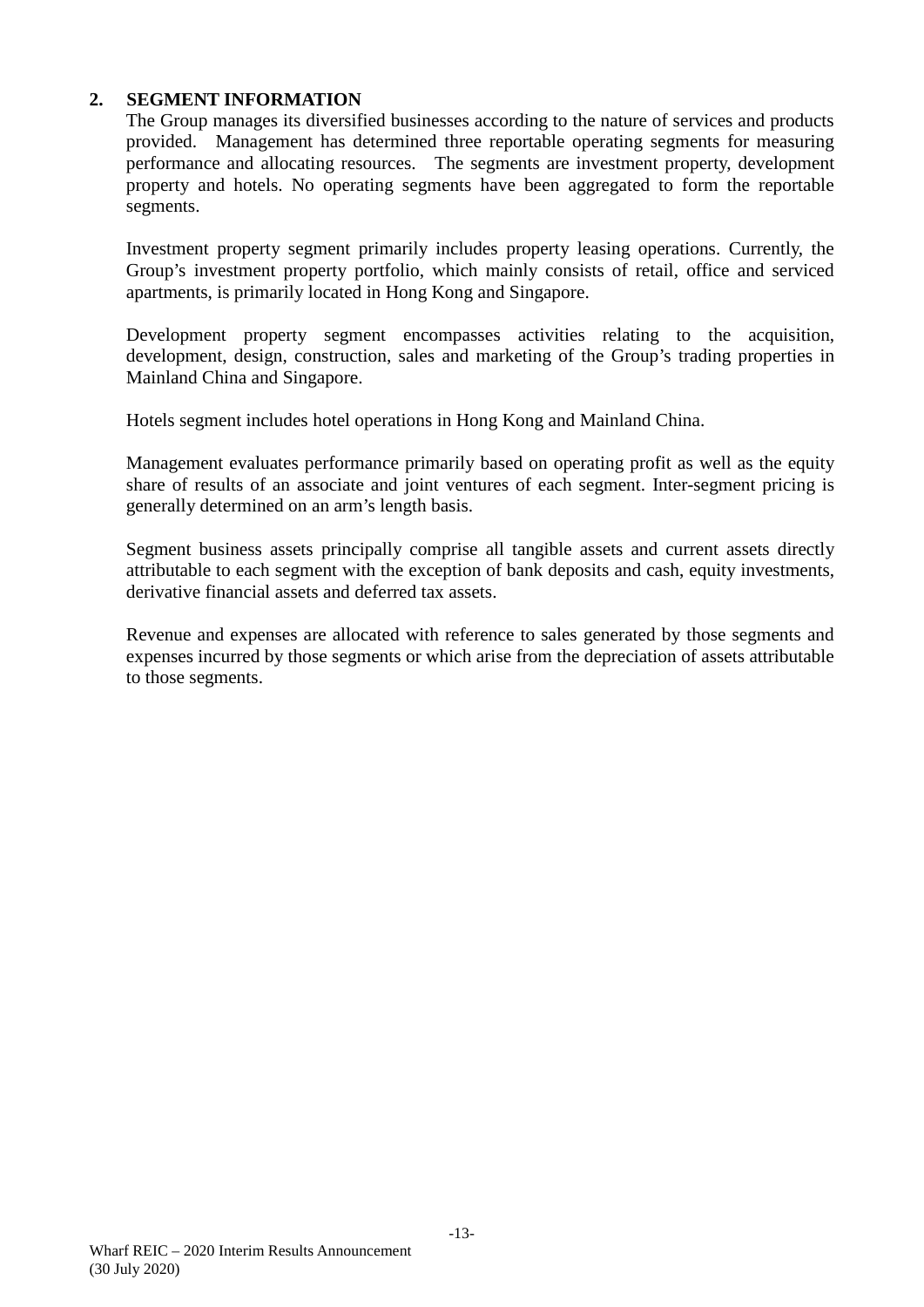# **2. SEGMENT INFORMATION**

# **a. Analysis of segment revenue and results**

|                       |                |                  | (Decrease)     |                |                |                |                |
|-----------------------|----------------|------------------|----------------|----------------|----------------|----------------|----------------|
|                       |                |                  | /increase in   |                |                | Share of       | (Loss)         |
|                       |                |                  | fair value of  |                |                | results after  | /profit        |
|                       |                | <b>Operating</b> | investment     | Other net      | <b>Finance</b> | tax of         | before         |
|                       | <b>Revenue</b> | profit           | properties     | charge         | costs          | an associate   | taxation       |
|                       | HK\$           | HK\$             | HK\$           | HK\$           | HK\$           | HK\$           | HK\$           |
| Six months ended      | <b>Million</b> | <b>Million</b>   | <b>Million</b> | <b>Million</b> | <b>Million</b> | <b>Million</b> | <b>Million</b> |
| 30 June 2020          |                |                  |                |                |                |                |                |
| Investment property   | 6,089          | 5,211            | (7,529)        |                | (517)          |                | (2,835)        |
| Development property  | 303            | (3)              |                |                |                | (76)           | (79)           |
| <b>Hotels</b>         | 256            | (243)            |                | (1,043)        | (24)           |                | (1,310)        |
| Inter-segment revenue | (28)           |                  |                |                |                |                |                |
| Segment total         | 6,620          | 4,965            | (7,529)        | (1,043)        | (541)          | (76)           | (4,224)        |
| Investment and others | 155            | 89               |                | (105)          | (136)          |                | (152)          |
| Corporate expenses    |                | (88)             |                |                |                |                | (88)           |
| Group total           | 6,775          | 4,966            | (7,529)        | (1,148)        | (677)          | (76)           | (4, 464)       |
|                       |                |                  |                |                |                |                |                |
| 30 June 2019          |                |                  |                |                |                |                |                |
| Investment property   | 7,433          | 6,591            | 1,814          |                | (441)          |                | 7,964          |
| Development property  | 10             | (14)             |                |                |                | 25             | 11             |
| Hotels                | 906            | 139              |                | -              | (19)           |                | 120            |
| Segment total         | 8,349          | 6,716            | 1,814          | -              | (460)          | 25             | 8,095          |
| Investment and others | 149            | 78               |                |                |                |                | 78             |
| Corporate expenses    |                | (72)             |                |                |                |                | (72)           |
| Group total           | 8,498          | 6,722            | 1,814          | -              | (460)          | 25             | 8,101          |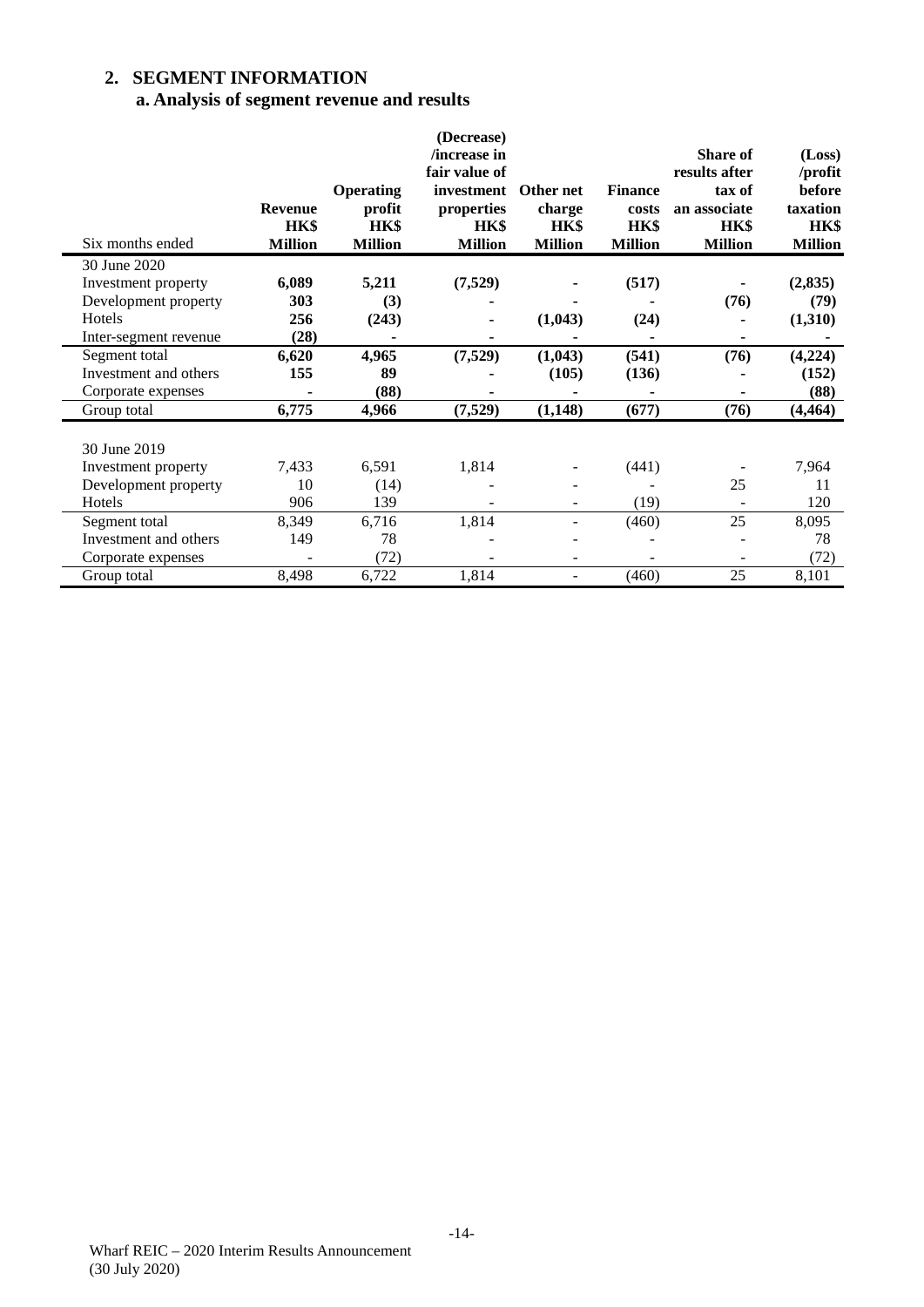# **b. Disaggregation of revenue**

| Six months ended 30 June                  | 2020<br><b>HK\$ Million</b> | 2019<br><b>HK\$</b> Million |
|-------------------------------------------|-----------------------------|-----------------------------|
| <b>Revenue recognised under HKFRS 15</b>  |                             |                             |
| Management and services income            | 561                         | 602                         |
| Other rental related income               | 194                         | 157                         |
| Hotel and club operations                 | 256                         | 906                         |
| Sale of development properties            | 303                         | 10                          |
|                                           | 1,314                       | 1,675                       |
| Revenue recognised under other accounting |                             |                             |
| standards                                 |                             |                             |
| Rental income                             |                             |                             |
| - Fixed                                   | 5,154                       | 5,885                       |
| - Variable                                | <b>160</b>                  | 789                         |
|                                           | 5,314                       | 6,674                       |
| Investment and others                     | 147                         | 149                         |
|                                           | 5,461                       | 6,823                       |
| Total revenue                             | 6,775                       | 8,498                       |

# **c. Analysis of inter-segment revenue**

|                       | Six months ended 30 June |                |                |         |         |         |
|-----------------------|--------------------------|----------------|----------------|---------|---------|---------|
|                       |                          | 2020           |                |         | 2019    |         |
|                       |                          | Inter-         |                |         | Inter-  |         |
|                       | <b>Total</b>             | segment        | Group          | Total   | segment | Group   |
|                       | <b>Revenue</b>           | revenue        | <b>Revenue</b> | Revenue | revenue | Revenue |
|                       | HK\$                     | HK\$           | HK\$           | HK\$    | HK\$    | HK\$    |
|                       | <b>Million</b>           | <b>Million</b> | <b>Million</b> | Million | Million | Million |
| Investment property   | 6,089                    | (20)           | 6,069          | 7,433   |         | 7,433   |
| Development property  | 303                      | $\blacksquare$ | 303            | 10      |         | 10      |
| Hotels                | 256                      | $\blacksquare$ | 256            | 906     |         | 906     |
| Investment and others | 155                      | (8)            | 147            | 149     |         | 149     |
| Group total           | 6,803                    | (28)           | 6,775          | 8,498   |         | 8,498   |

# **d. Geographical information**

|                   | Six months ended 30 June |       |                                                     |       |
|-------------------|--------------------------|-------|-----------------------------------------------------|-------|
|                   | <b>Revenue</b>           |       | <b>Operating profit</b>                             |       |
|                   | 2020                     | 2019  | 2020                                                | 2019  |
|                   |                          |       | HK\$ Million HK\$ Million HK\$ Million HK\$ Million |       |
| Hong Kong         | 6,263                    | 8,398 | 4,864                                               | 6,688 |
| Outside Hong Kong | 512                      | 100   | <b>102</b>                                          | 34    |
| Group total       | 6,775                    | 8,498 | 4,966                                               | 6,722 |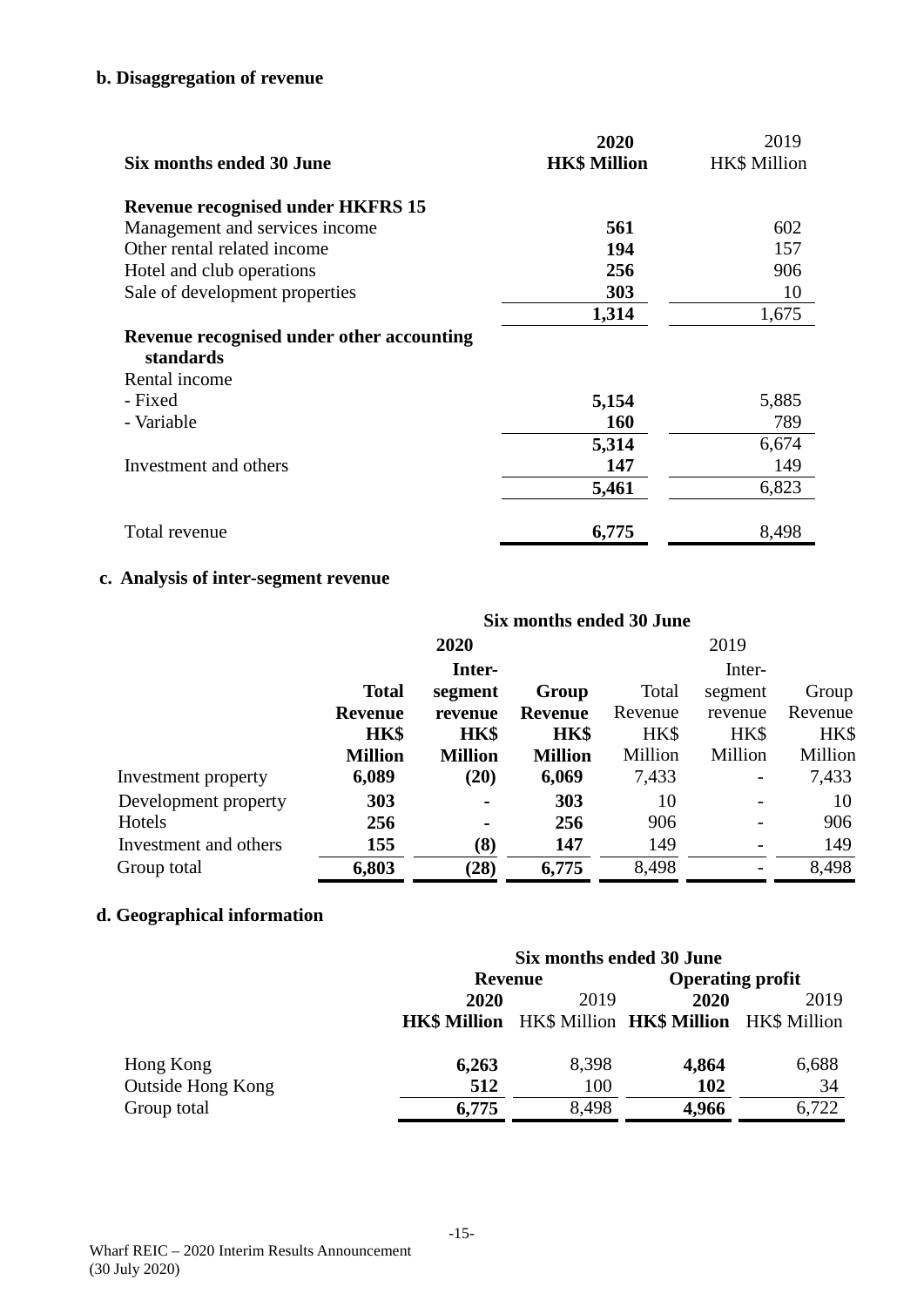# **3. OPERATING PROFIT**

# **Operating profit is arrived at :**

|                                                    | Six months ended 30 June |                     |  |
|----------------------------------------------------|--------------------------|---------------------|--|
|                                                    | 2020                     | 2019                |  |
|                                                    | <b>HK\$ Million</b>      | <b>HK\$</b> Million |  |
| After charging :-                                  |                          |                     |  |
| Depreciation and amortisation on                   |                          |                     |  |
| - hotel and club properties, plant and equipment   | 147                      | 142                 |  |
| - leasehold land                                   | 4                        | 4                   |  |
| Total depreciation and amortisation                | 151                      | 146                 |  |
| Staff cost (Note)                                  | 442                      | 506                 |  |
| Cost of trading properties for recognised sales    | 281                      | 9                   |  |
| Direct operating expenses of investment properties | 834                      | 801                 |  |
| and crediting:-                                    |                          |                     |  |
| Gross rental revenue from investment properties    | 6,089                    | 7,433               |  |
| Interest income                                    | 18                       | 19                  |  |
| Dividend income from equity investments            | 97                       | 52                  |  |

Note:

Staff costs included contributions to defined contribution pension schemes of HK\$24 million (2019: HK\$29 million).

# **4. OTHER NET CHARGE**

Other net charge for the period amounted to HK\$1,148 million (2019: Nil) mainly comprises:

- a. Impairment provision of HK\$1,043 million made for hotel properties.
- b. Net foreign exchange loss of HK\$89 million (2019: Nil) which included the impact of foreign exchange contracts.

## **5. FINANCE COSTS**

|                               | Six months ended 30 June |                     |
|-------------------------------|--------------------------|---------------------|
|                               | 2020                     | 2019                |
|                               | <b>HK\$ Million</b>      | <b>HK\$</b> Million |
| Interest charged on :         |                          |                     |
| Bank loans and overdrafts     | 358                      | 358                 |
| Other borrowings              | 179                      | 92                  |
| Total interest charge         | 537                      | 450                 |
| Other finance costs           | 25                       | 26                  |
| Less: Amount capitalised      | (8)                      | (16)                |
|                               | 554                      | 460                 |
| Fair value loss on borrowings | 123                      |                     |
| Total                         | 677                      | 460                 |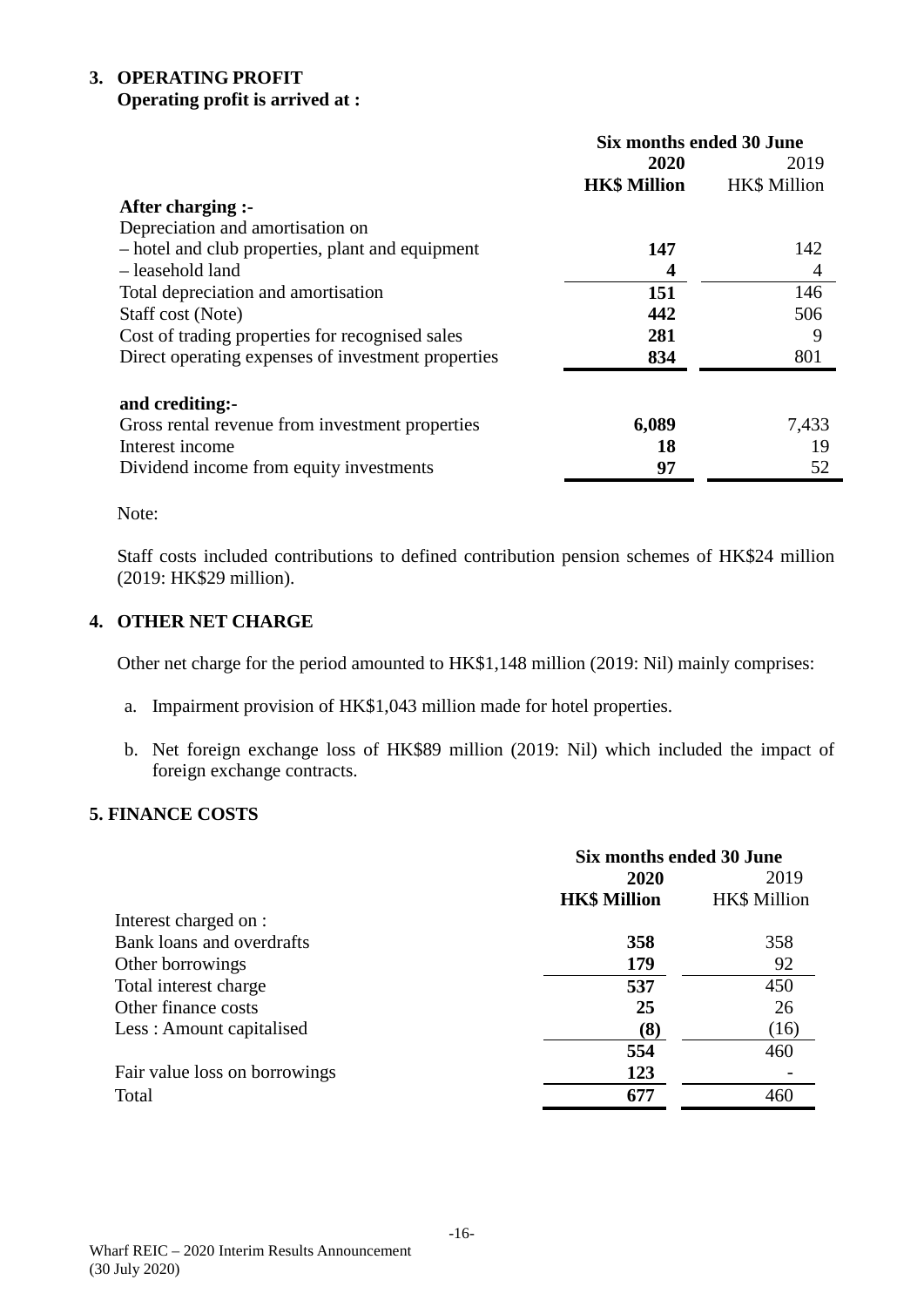## **6. INCOME TAX**

Taxation charged/(credited) to the consolidated statement of profit or loss represents :

|                                                   | Six months ended 30 June |              |
|---------------------------------------------------|--------------------------|--------------|
|                                                   | 2020                     | 2019         |
|                                                   | <b>HK\$ Million</b>      | HK\$ Million |
| <b>Current income tax</b>                         |                          |              |
| Hong Kong                                         |                          |              |
| - provision for the period                        | 701                      | 1,007        |
| <b>Outside Hong Kong</b>                          |                          |              |
| - provision for the period                        | 25                       | 55           |
|                                                   | 726                      | 1,062        |
| Land appreciation tax ("LAT") in Mainland China   | (494)                    |              |
| <b>Deferred tax</b>                               |                          |              |
| Origination and reversal of temporary differences | 157                      | (35)         |
| Total                                             | 389                      | 1,028        |

- **a.** The provision for Hong Kong Profits Tax is based on the profit for the period as adjusted for tax purposes at a rate of 16.5% (2019: 16.5%).
- **b.** Income tax on assessable profits outside Hong Kong is mainly corporate income tax and withholding tax in Mainland China, calculated at a rate of 25% (2019: 25%) and up to 10%, respectively.
- **c.** Under the Provisional Regulations on LAT, all gains arising from transfer of real estate property in Mainland China are subject to LAT at progressive rates ranging from 30% to 60% on the appreciation of land value, being the proceeds of sales of properties less deductible expenditures including cost of land use rights, borrowings costs and all property development expenditures. A one-off LAT write-back of HK\$494 million was recorded upon clearance with relevant tax authorities in Mainland China.
- **d.** Tax attributable to an associate for the six months ended 30 June 2020 of HK\$18 million (2019: HK\$8 million) is included in the share of results of an associate.

## **7. (LOSS) / EARNINGS PER SHARE**

The calculation of basic loss per share is based on the loss attributable to ordinary equity shareholders for the period of HK\$4,454 million (2019: Profit of HK\$6,989 million) and 3,036 million ordinary shares in issue (2019: 3,036 million ordinary shares in issue) during the period.

There are no potential dilutive ordinary shares in issue during the period ended 30 June 2020 and 2019.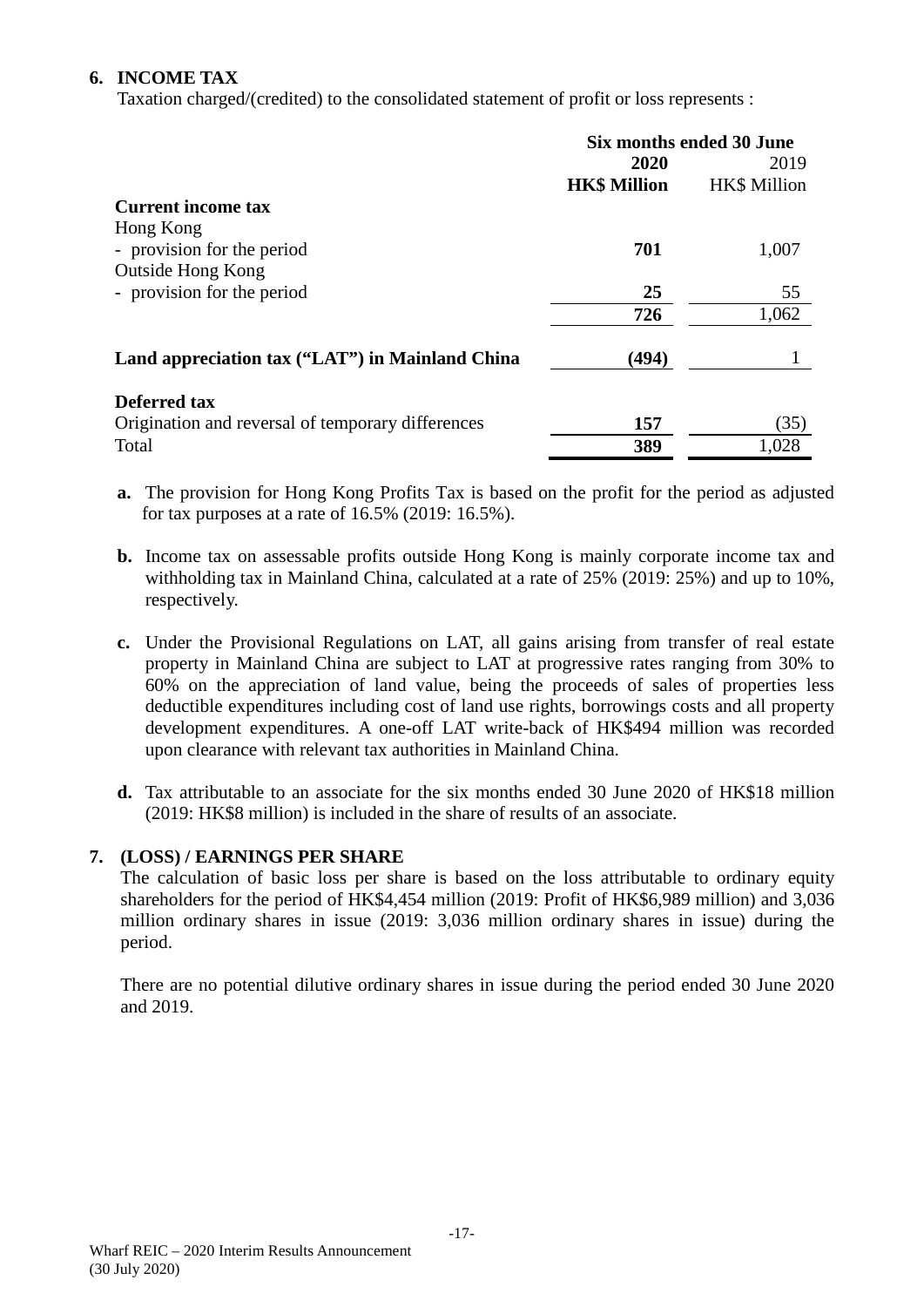### **8. DIVIDENDS ATTRIBUTABLE TO EQUITY SHAREHOLDERS**

|                                       |           |                | Six months ended 30 June |         |
|---------------------------------------|-----------|----------------|--------------------------|---------|
|                                       | 2020      | 2020           | 2019                     | 2019    |
|                                       | HK\$      | <b>HK\$</b>    | HK\$                     | HK\$    |
|                                       | Per share | <b>Million</b> | Per share                | Million |
| First interim dividend declared after |           |                |                          |         |
| the end of the reporting period       | 0.78      | 2,368          | 1.10                     | 3,340   |

- **a.** The first interim dividend based on 3,036 million ordinary shares in issue declared after the end of the reporting period has not been recognised as a liability at the end of the reporting period.
- **b.** The second interim dividend of HK\$2,824 million for 2019 was approved and paid in 2020.

### **9. TRADE AND OTHER RECEIVABLES**

Included in this item are trade receivables (net of loss allowance) with an ageing analysis based on the invoice date as at 30 June 2020 as follows:

|                                   | 30 June             | 31 December         |
|-----------------------------------|---------------------|---------------------|
|                                   | 2020                | 2019                |
|                                   | <b>HK\$ Million</b> | <b>HK\$</b> Million |
| Trade receivables                 |                     |                     |
| $0 - 30$ days                     | 307                 | 271                 |
| $31 - 60$ days                    | 67                  | 32                  |
| $61 - 90$ days                    | 47                  | 14                  |
| Over 90 days                      | <b>101</b>          | 15                  |
|                                   | 522                 | 332                 |
| Other receivables and prepayments | 990                 | 553                 |
|                                   | 1,512               | 885                 |

The Group has established credit policies for each of its core businesses. The general credit terms allowed range from 0 to 60 days, except for sale of properties from which the proceeds are receivable pursuant to the terms of the agreements. All the trade and other receivables are expected to be recoverable within one year.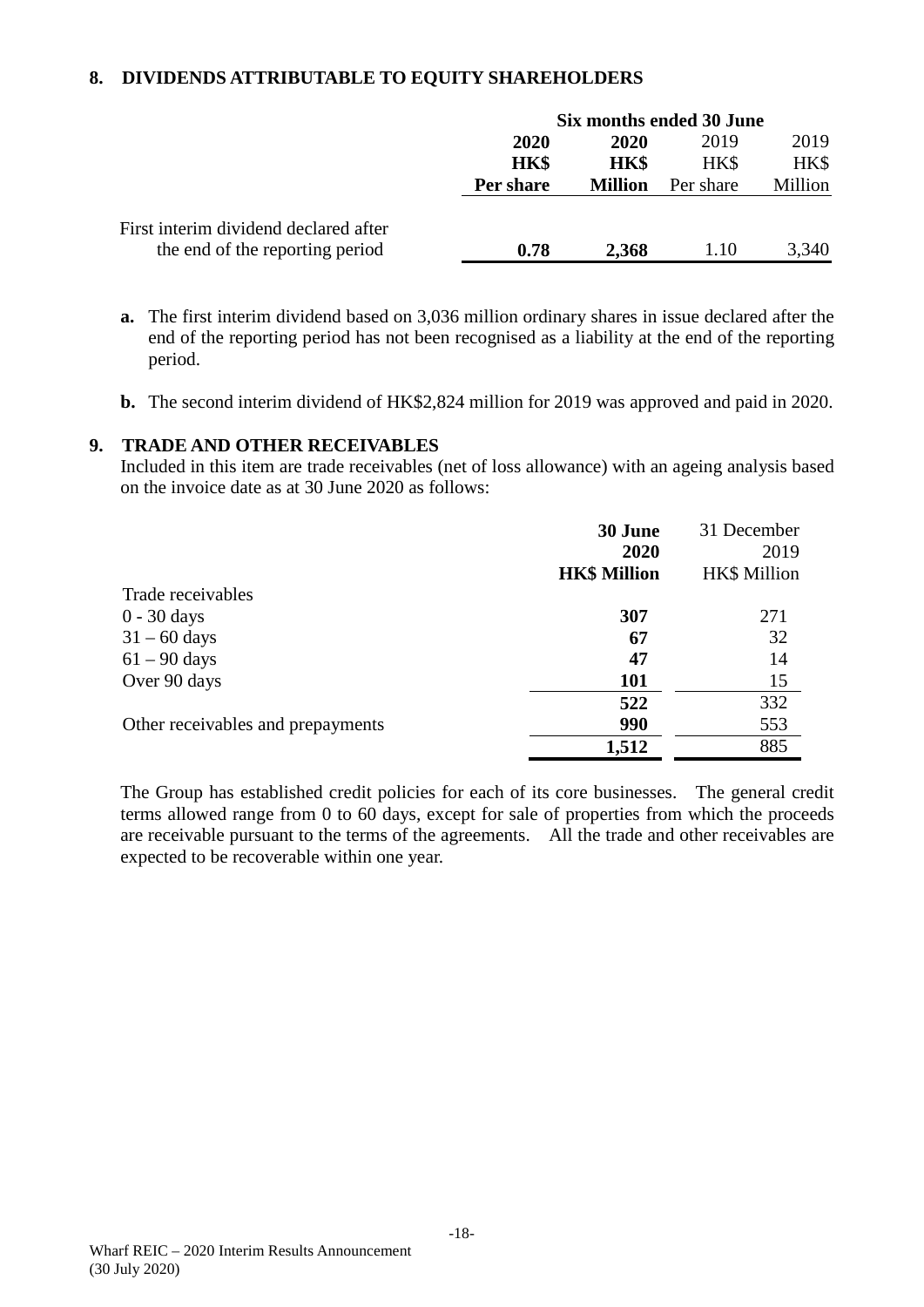## **10. TRADE AND OTHER PAYABLES**

Included in this item are trade payables with an ageing analysis based on the invoice date as at 30 June 2020 as follows:

|                              | 30 June             | 31 December  |
|------------------------------|---------------------|--------------|
|                              | 2020                | 2019         |
|                              | <b>HK\$ Million</b> | HK\$ Million |
| Trade payables               |                     |              |
| $0 - 30$ days                | 251                 | 133          |
| $31 - 60$ days               | 4                   |              |
| $61 - 90$ days               |                     |              |
| Over 90 days                 | 2                   | 10           |
|                              | 258                 | 151          |
| Rental and customer deposits | 3,651               | 3,761        |
| Construction costs payable   | 2,073               | 615          |
| Amount due to joint ventures | 1,587               | 1,589        |
| Other payables               | 1,831               | 2,268        |
|                              | 9,400               | 8,384        |

## **11. REVIEW OF UNAUDITED INTERIM FINANCIAL INFORMATION**

The unaudited interim financial information for the six months ended 30 June 2020 has been reviewed with no disagreement by the Audit Committee of the Company.